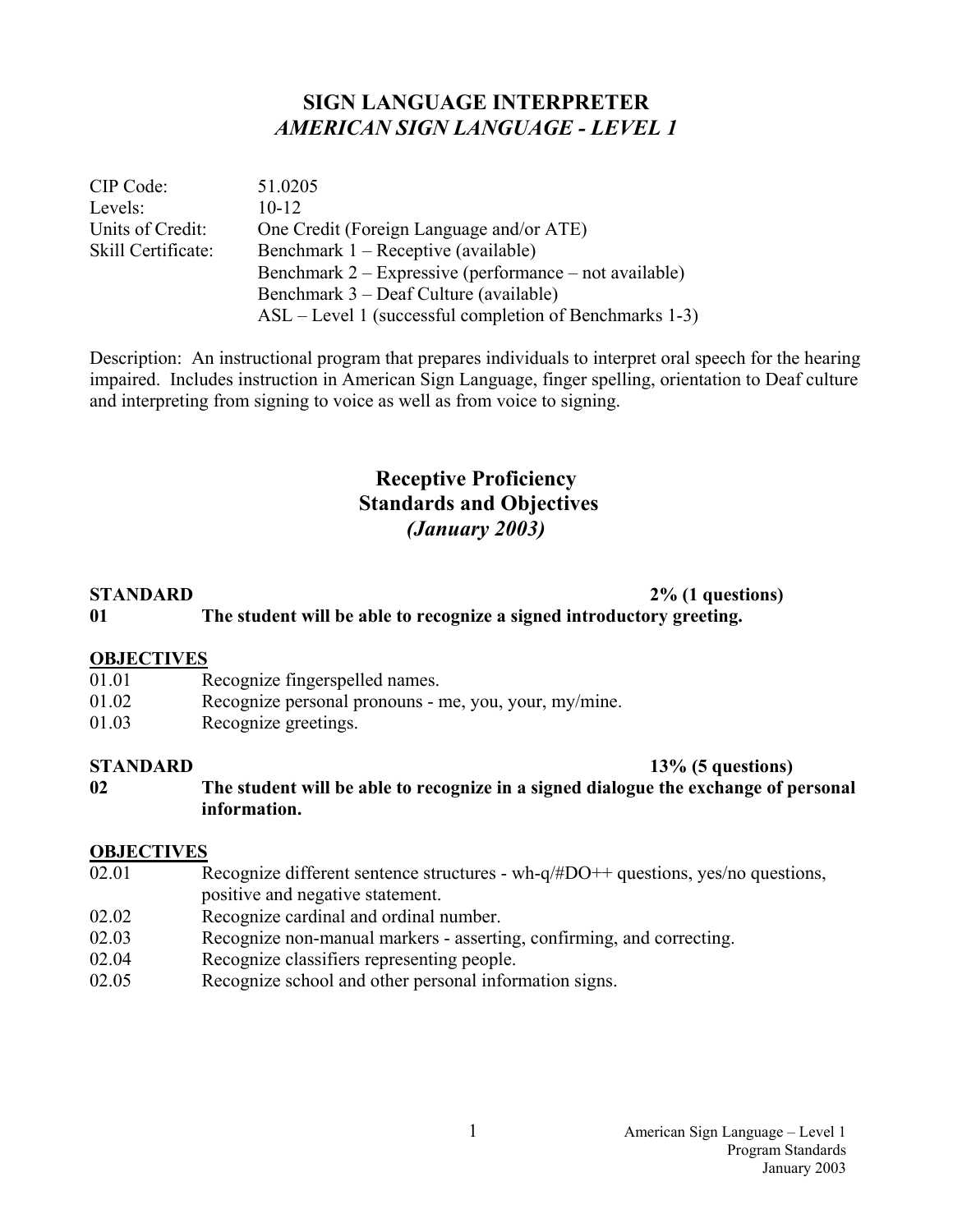# **Receptive Proficiency Standards and Objectives**  *(January 2003)*

#### **STANDARD** 10% (4 questions)

**03 The student will be able to recognize signed explanations of directions and locations within school environment.** 

# **OBJECTIVES**<br>03.01 F

- Recognize different sentence structures topic/comment format, non-manual markers for distance.
- 03.02 Recognize room numbers.
- 03.03 Recognize spatialization real world orientation and signer's perspective.
- 03.04 Recognize directional classifiers.
- 03.05 Recognize school location signs.

**STANDARD** 13% (5 questions)

**04 The student will be able to recognize signed explanations of living environments and transportation.** 

### **OBJECTIVES**

- 04.01 Recognize where people live.
- 04.02 Recognize loan signs.
- 04.03 Recognize classifiers related to modes of transportation.
- 04.04 Recognize housing and transportation signs.

### **STANDARD** 15% (6 questions)

**05 The student will be able to recognize signed explanations of family relationships.**

- 05.01 Recognize sentence structure ranking, pronoun indexing, possessive pronouns, and negation.
- 05.02 Recognize numbers relating to age.
- 05.03 Recognize family signs.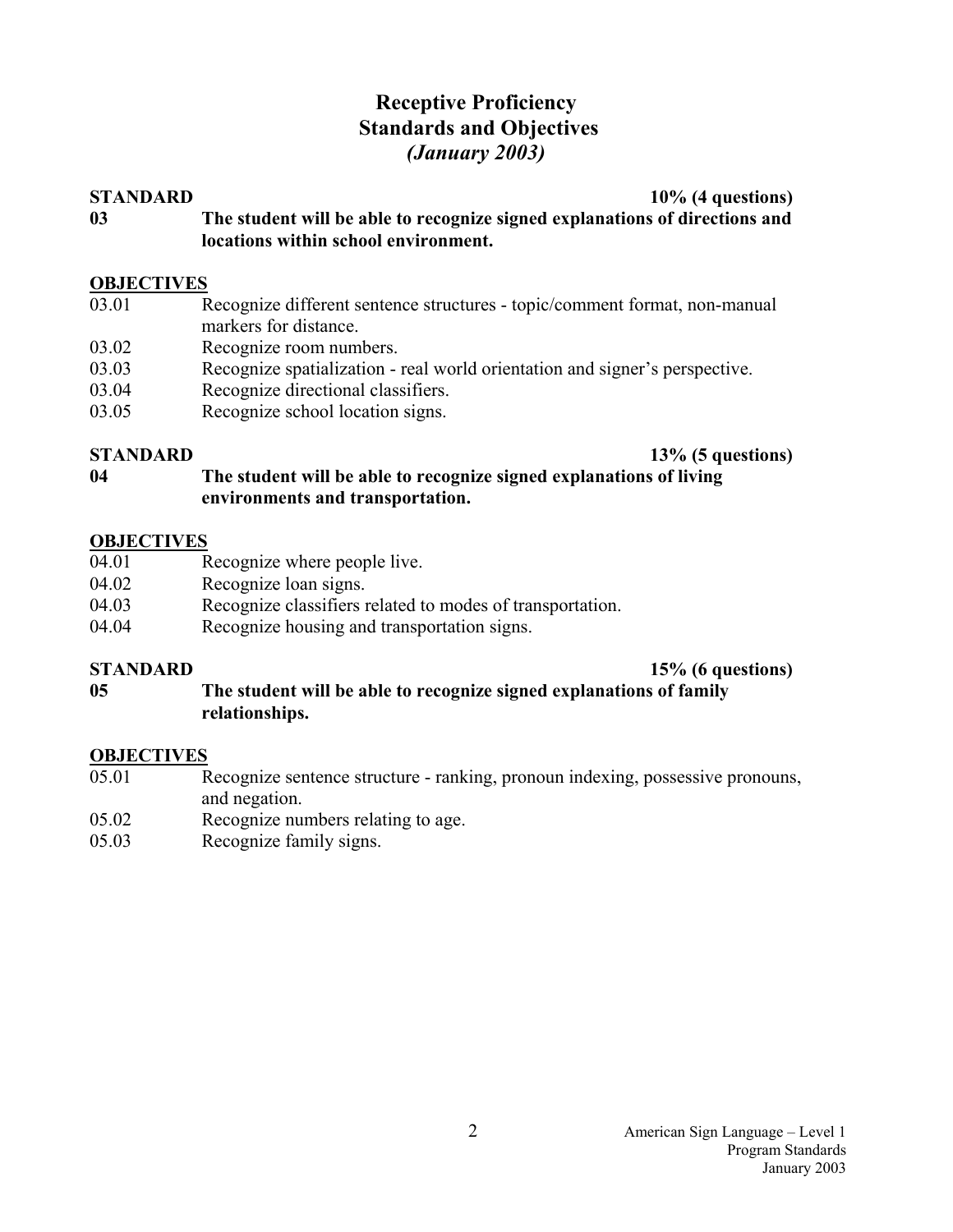# **Receptive Proficiency Standards and Objectives**  *(January 2003)*

**STANDARD** 15% (6 questions)

**06 The student will be able to recognize signed dialogue of activities, recreation, and hobbies.** 

#### **OBJECTIVES**

- 06.01 Recognize sentence structure WHAT-DO questions and sequencing.
- 06.02 Recognize opinions relating to activities.
- 06.03 Recognize plural pronouns.
- 06.04 Recognize other common classifiers.
- 06.05 Recognize activity and recreation signs.
- 06.06 Recognize common time signs (i.e., yesterday, tomorrow, etc.)

**STANDARD** 5% (2 questions)

**07 The student will be able to recognize signed descriptions of personal attributes, characteristics, and personalities.** 

#### **OBJECTIVES**

- 07.01 Recognize comparing and contrasting sentence structure.
- 07.02 Recognize descriptive classifiers.
- 07.03 Recognize personal attributes, characteristics and personality signs.

#### **STANDARD** 10% (4 questions)

### **08 The student will be able to recognize signed commands and requests.**

### **OBJECTIVES**

- 08.01 Recognize sentence structure formal/informal registers.
- 08.02 Recognize regular, spatial, and inflected verbs.
- 08.03 Recognize locative classifiers.
- 08.04 Recognize commands and requests.

#### **STANDARD** 10% (4 questions)

**09 The student will be able to recognize signed explanations of communities, occupations, and places of employment.** 

- 09.01 Recognize loan signs relating to places.
- 09.02 Recognize negation.
- 09.03 Recognize placement in a community (spatialization).
- 09.04 Recognize occupation signs and places of employment.
- 09.05 Recognize numbers relating to money.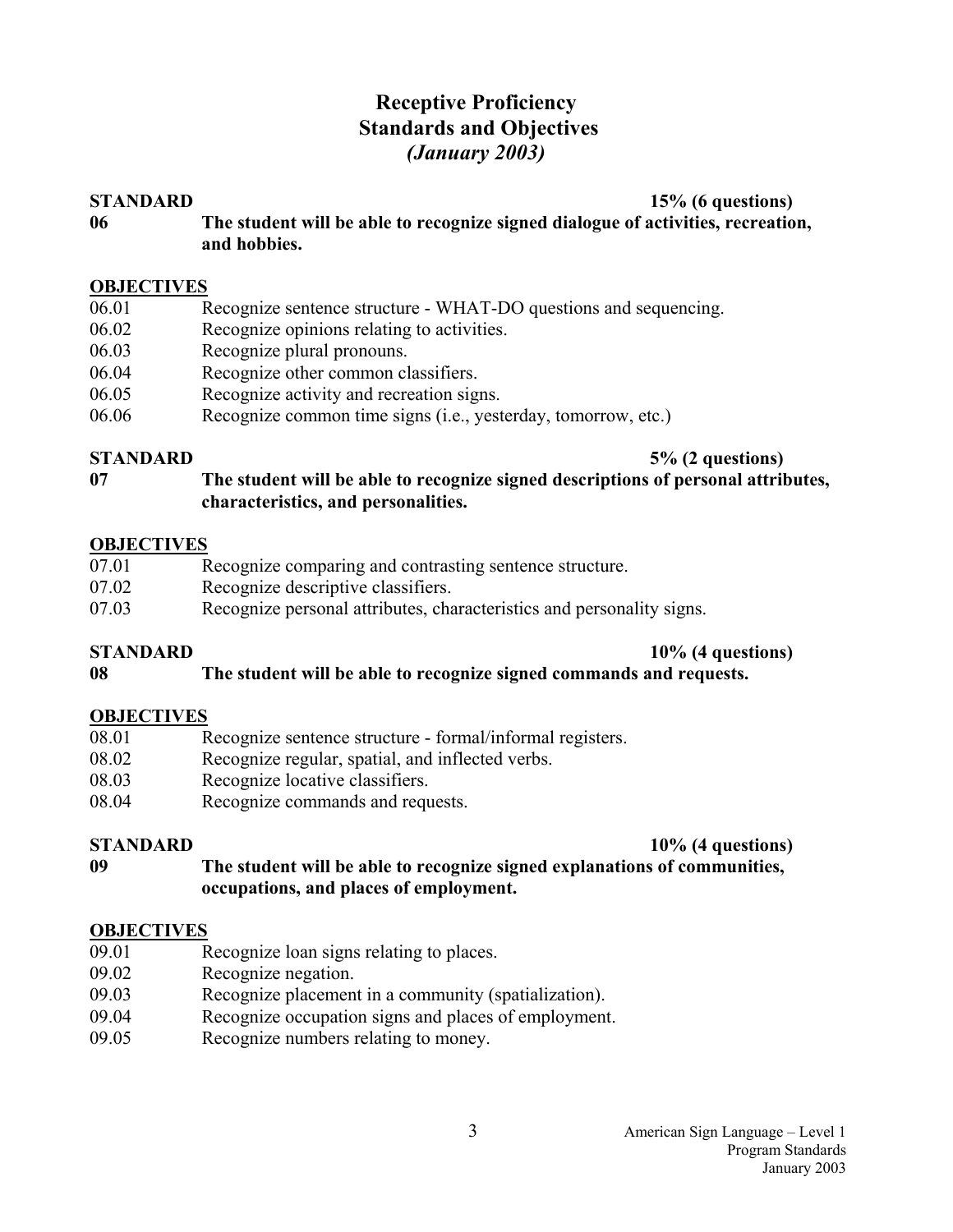# **Receptive Proficiency Standards and Objectives**  *(January 2003)*

**STANDARD 7% (3 questions)** 

**10 The student will be able to recognize signed explanations of daily routines and time concepts.** 

# **OBJECTIVES**<br>10.01 R

- <sub>Recognize sentence structure in different tenses past, present, and future.</sub>
- 10.02 Recognize numbers relating to time.
- 10.03 Recognize daily routines.
- 10.04 Recognize time signs (i.e., every morning, all-night, etc.)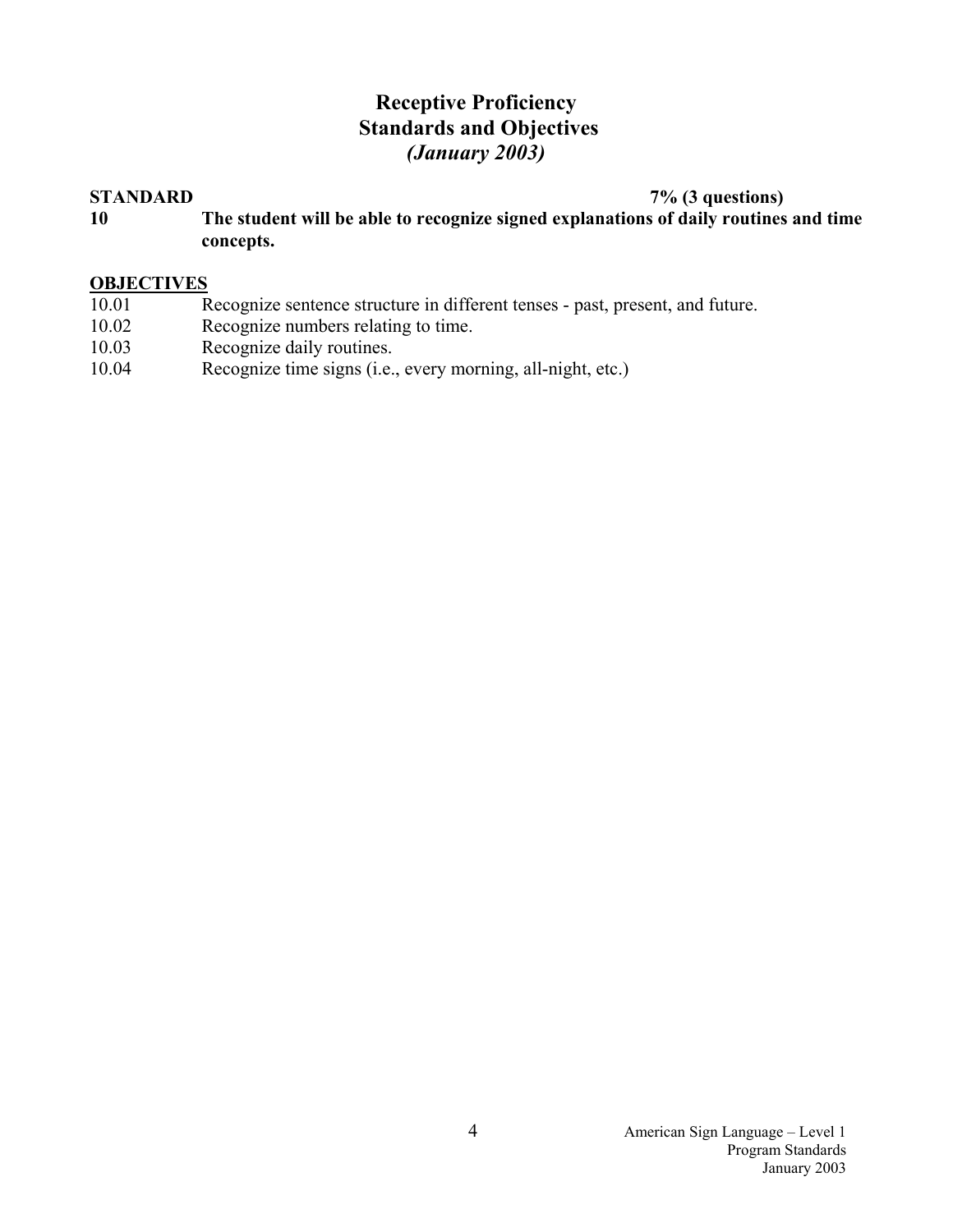# **SIGN LANGUAGE INTERPRETER**  *AMERICAN SIGN LANGUAGE - LEVEL 1*

# **Expressive Proficiency Standards and Objectives**   *(January 2003)*

*Expressive Standards and Objectives represent required performance skills. Students must achieve a score of at least three in each of the twelve standards below to meet skill certification requirements. Use the Performance Skills Evaluation Score Sheet to assess and record student achievement.* 

#### **STANDARD**

### **01 The student will be able to introduce him or herself.**

### **OBJECTIVES**

- 01.01 Introduce him or herself in a culturally appropriate way.
- 01.02 Use appropriate eye contact during conversation.
- 01.03 Demonstrate the following fingerspelling:
	- 1. Clear and correct handshapes.
	- 2. Smooth transition from letter to letter.
	- 3. No bouncing, throwing, etc.

### **STANDARD**

### **02 The student will be able to exchange personal information.**

### **OBJECTIVES**

- 02.01 Form questions concerning his/her personal information.
- 02.02 Answer questions concerning his/her personal information.

### **STANDARD**

### **03 The student will be able to discuss and describe school surroundings.**

### **OBJECTIVES**

03.01 Discuss or describe school surroundings. 03.02 Give directions using appropriate reference points when describing locations within the school or community. 03.03 Ask wh-questions such as who, what and where. 03.04 Demonstrate proper use of non-manual markers for distance showing inflection of degree (near, moderate, far). 03.05 Demonstrate proper way of giving directions from his/her perspective and receive directions from the signer's perspective. 03.06 Confirm and/or correct information concerning directions.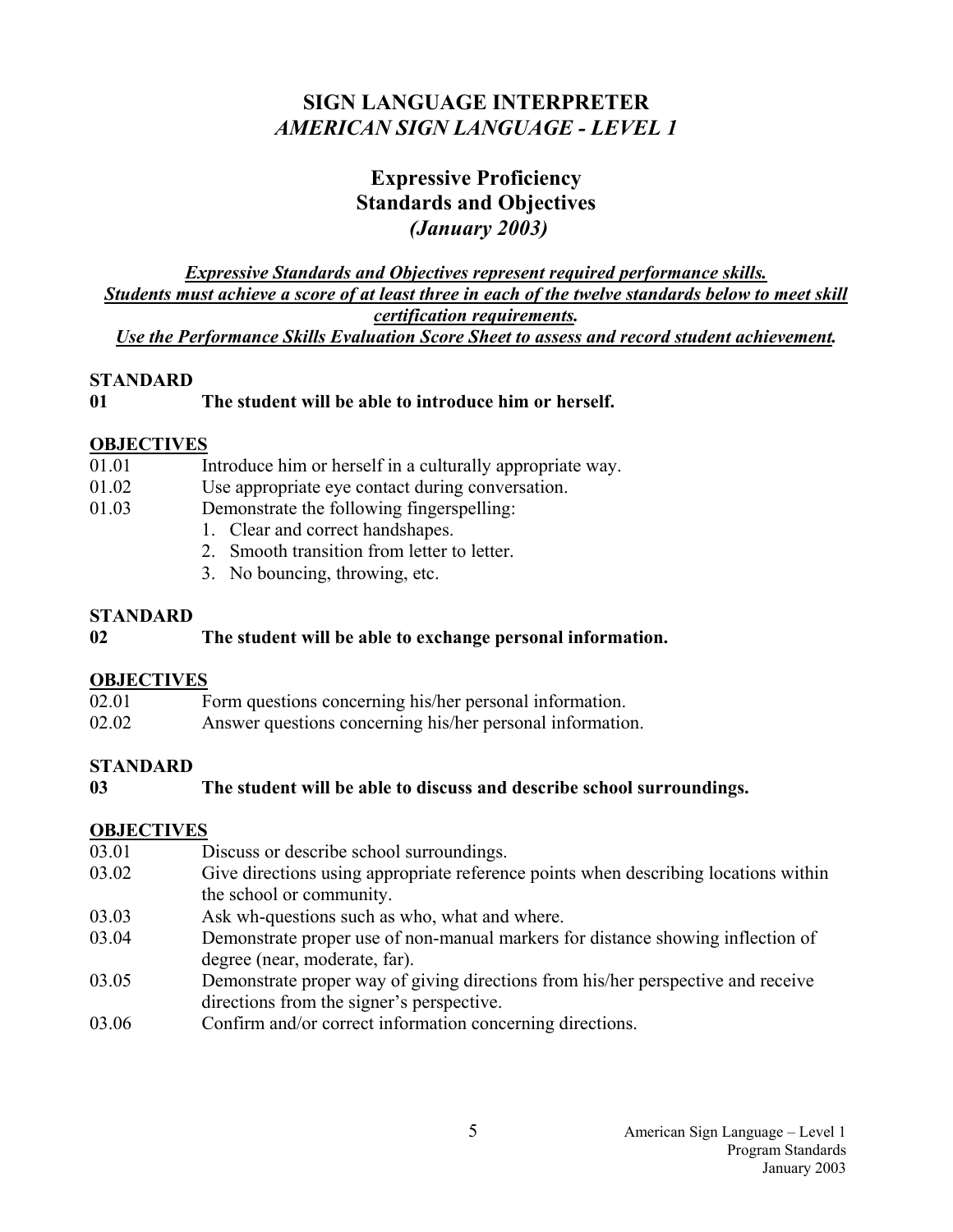# **Expressive Proficiency Standards and Objectives**   *(January 2003)*

#### **STANDARD**

**04 The student will be able to discuss transportation and describe where he/she lives.**

#### **OBJECTIVES**

| 04.01 | Discuss and describe different types of transportation.             |
|-------|---------------------------------------------------------------------|
| 04.02 | Discuss how he or she comes to school.                              |
| 04.03 | Discuss a variety of different living quarters and where they live. |

### **STANDARD**

#### **05 The student will be able to discuss family relations.**

### **OBJECTIVES**

| 05.01 | Discuss family relations in a culturally appropriate way                       |
|-------|--------------------------------------------------------------------------------|
|       | (i.e., parents, grandparents, aunts, uncles).                                  |
| 05.02 | Demonstrate correct use of spatial reference to non-present people.            |
| 05.03 | Demonstrate proper use of possessive and personal pronouns during conversation |
|       | (i.e., me vs. my, she vs. her, etc.).                                          |
| 05.04 | Demonstrate proper use of negative responses: NO, NOT, and NONE                |
|       | (including appropriate head movement).                                         |
| 05.05 | Demonstrate the proper use of numbers.                                         |

### **STANDARD**

#### **06 The student will be able to discuss or describe daily activities and schedules.**

| 06.01 | Sign and describe a variety of activities                                |
|-------|--------------------------------------------------------------------------|
|       | (i.e., going to school, appointments, sports, parties, etc.).            |
| 06.02 | Use days of the week and time signs (i.e., morning, afternoon, evening). |
| 06.03 | Demonstrate his/her preferences for activities                           |
|       | (including appropriate facial expression).                               |

- 06.04 Ask wh-questions, such as, "LAST NIGHT YOU DO-DO?"
- 06.05 Ask yes/no questions, such as, "FOOTBALL YOU ENJOY?"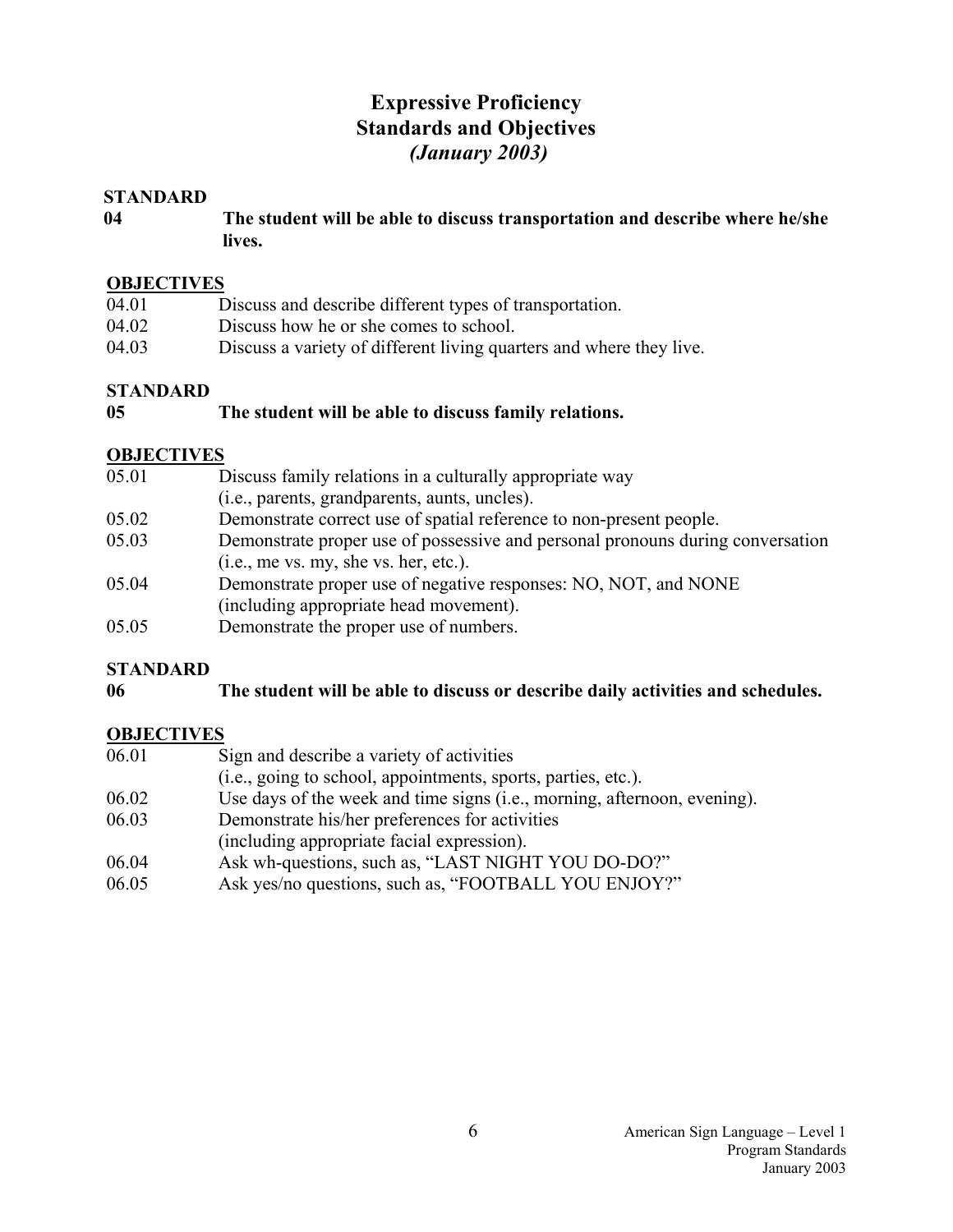# **Expressive Proficiency Standards and Objectives**   *(January 2003)*

#### **STANDARD**

#### **07 The student will be able to give directions.**

#### **OBJECTIVES**

- 07.01 Give directions using appropriate reference points when describing locations within the school or community.
- 07.02 Demonstrate proper way of giving directions from his/her perspective and receiving directions from the signer's perspective.
- 07.03 Use ordinal numbers correctly.
- 07.04 Confirm or correct information concerning directions.

### **STANDARD**

### **08 The student will be able to describe outward appearance and personal qualities of others.**

#### **OBJECTIVES**

| 08.01 | Describe appearance of another person, i.e., height, body type, and hair style. |
|-------|---------------------------------------------------------------------------------|
| 08.02 | Demonstrate color signs.                                                        |
| 08.03 | Use descriptive classifier signs for style and pattern of clothing.             |
| 08.04 | Use comparison/contrastive structure.                                           |

### **STANDARD**

#### **09 The student will be able to make requests.**

### **OBJECTIVES**

- 09.01 Give reasons and make requests.
- 09.02 Accept and decline help when another makes a request.
- 09.03 Demonstrate inflected forms of verbs.
- 09.04 Demonstrate money numbers.

### **STANDARD**

**10 The student will be able to discuss and describe occupations and family.**

- 10.01 Sign a variety of occupations (using the agent marker) and work places.
- 10.02 Use loan signs and common fingerspelled abbreviations
- $(i.e., fs-PO, #BANK, fs-IBM, #CO, etc.).$
- 10.03 Incorporate age numbers.
- 10.04 Rank family members.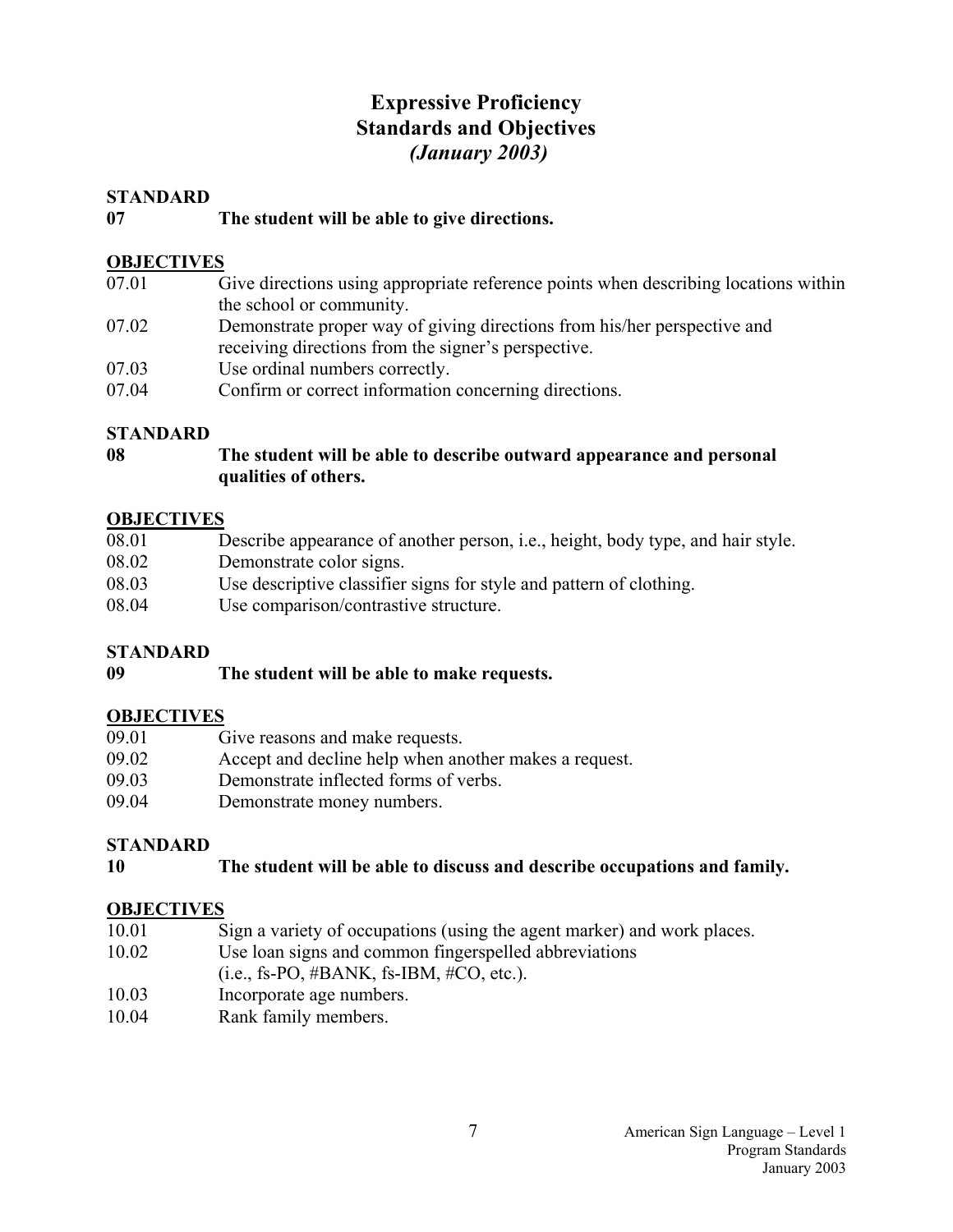# **Expressive Proficiency Standards and Objectives**   *(January 2003)*

#### **STANDARD**

#### **11 The student will be able to describe personal qualities of others.**

#### **OBJECTIVES**

- 11.01 Describe personal qualities of another person.
- 11.02 Demonstrate correctly contrastive structure using personal qualities.
- 11.03 Demonstrate appropriate use of numbers.
- 11.04 Express and contradict opinions.

#### **STANDARD**

#### **12 The student will be able to tell time and discuss routines or schedules.**

- 12.01 Tell time and discuss daily routines or schedules appropriately.
- 12.02 Demonstrate by listing activities for routines in chronological order.
- 12.03 Give reasons explaining why his/her plans have changed.
- 12.04 Demonstrate a wide variety of time signs.
- 12.05 Express concepts of BEFORE, AFTER, FINISH.
- 12.06 Incorporate wh-q/#DO++ usage when asking about schedules.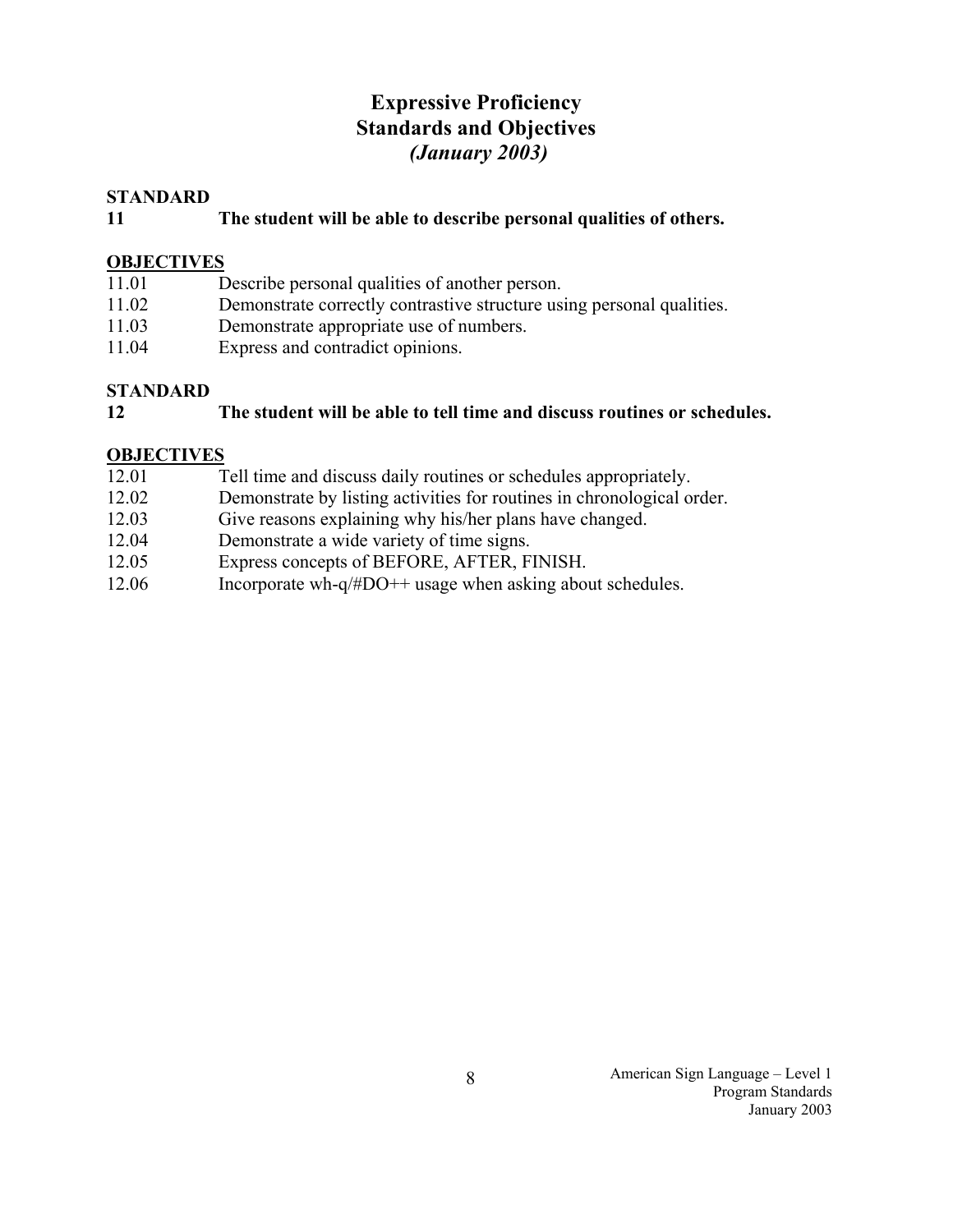# **SIGN LANGUAGE INTERPRETER**  *AMERICAN SIGN LANGUAGE - LEVEL 1*

# **Deaf Culture Proficiency Standards and Objectives**   *(January 2003)*

#### **STANDARD** 20% (8 questions)

### **01 The student will recognize Deaf Culture as unique and independent.**

### **STANDARD 20% (8 questions)**

**02 The student will identify important people, dates, events, and places in Deaf history:**  Abbe de l'Epee, Laurent Clerc, Thomas Gallaudet, Alice Cogswell, Alexander Graham Bell, George Veditz, William Stokoe, I. King Jordan, Milan Conference, Gallaudet University, Deaf President Now Protest, the Americans with Disabilities Act, the National Technical Institute for the Deaf, Law 504, Abraham Lincoln, and Hartford CT.

### **STANDARD 5% (2 questions)**

**03 The student will discuss the Deaf perspective of deafness and related terminology:** Deaf, hard-of-hearing, hearing impaired (disabled/handicapped view), hearing (signed on forehead), deaf and dumb, deaf mute, CODA, and percentages relating to deafness.

### **STANDARD 5% (2 questions)**

**04 The student will identify and describe the importance of Deaf organizations:** NAD (National Association of the Deaf), NFSD (National Fraternal Society of the Deaf), and NTD (National Theater of the Deaf).

# **STANDARD** 3% (1 questions)

**05 The student will differentiate the importance of arbitrary and descriptive name signs.** 

# **STANDARD 12% (5 questions)**

**06 The student will describe the various technological devices and services used by the Deaf and the ADA's involvement:** Hearing aids, signaling devices, TTY, closed captioning, cochlear implants, relay services, and interpreting services (RID).